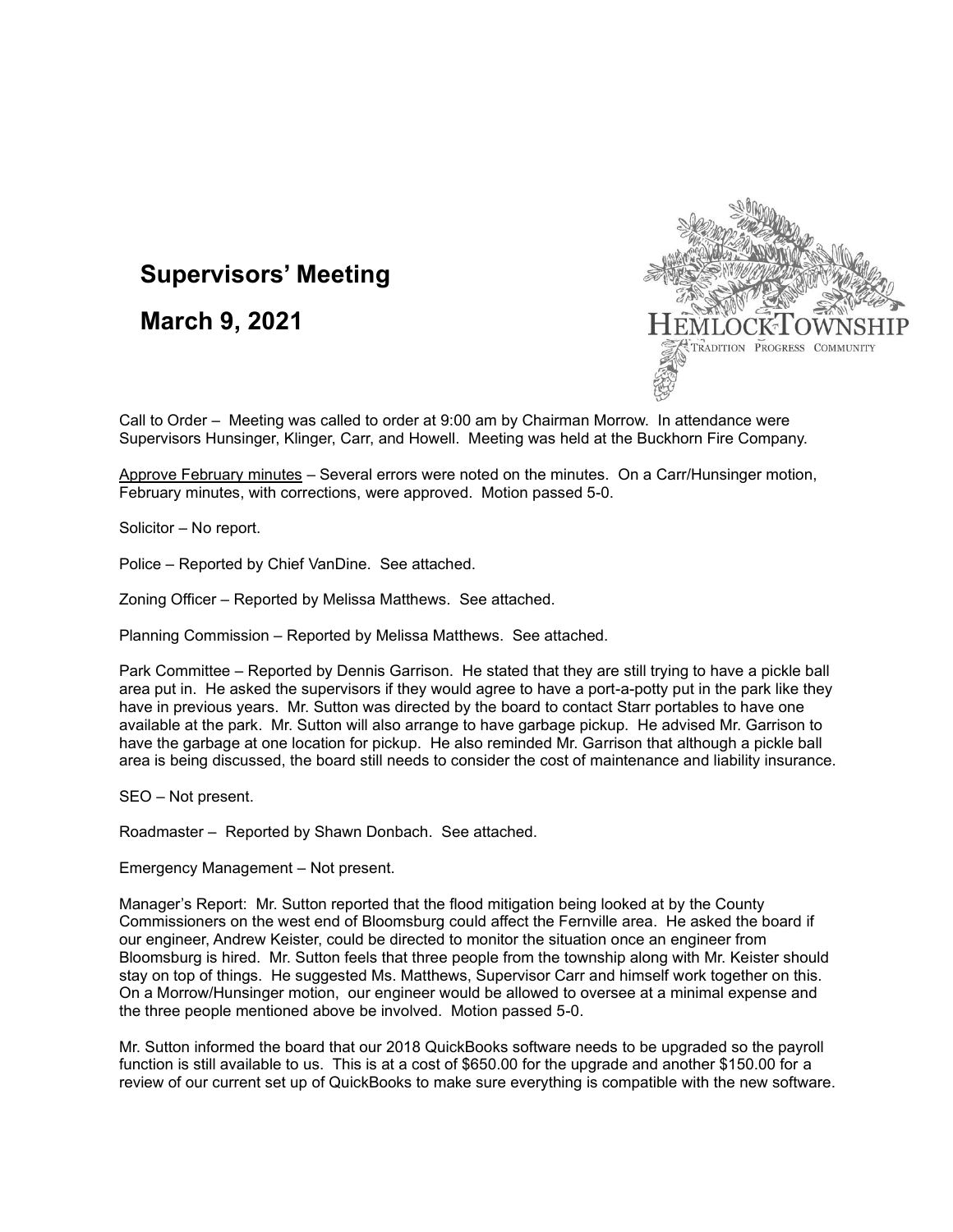If we hire Ms. Dorman to make any adjustments to the current software before the transition, she will deduct the \$150.00 from her final bill.

The police study regarding regionalization has been completed. There will be an informational question and answer meeting held on March 25, 2021 at 10:00 am at the Buckhorn Firehall.

Financial Report – Read by Mr. Sutton. See attached.

## **Citizen's Comments:**

**Dennis Garrison, Fernville:** There are quite a few intersections where the loose gravel is on the roads. He was informed that our road crew has begun street sweeping this date and will get to Ferncliff as soon as possible today.

 **Old Business:** None.

## **New Business:**

.

- **1. Resolution 03-09-2021 Shredding of Municipal Records** On a Carr/Hunsinger motion, Resolution 03-09-2021 is approved for shredding of township documents. Motion passed 5-0.
- **2. Ordinance 03-09-2021 Ordinances Amendments and New** There was a public hearing held on Monday, March 8, 2021 regarding the ordinance changes and additions. On a Howell/Carr motion, Ordinance 03-09-2021 is adopted. Motion passed 5-0.
- **3. Buckhorn Commercial Development Extension** Livic Civil has requested a 90-day extension on the Wedgetown Road project. On a Hunsinger/Klinger motion, extension is granted. Motion passed 5-0.
- **4. Horse Farm Court – Preliminary Plans** Ms. Matthews met with Fire Chief Ken Wenner and Scot Traugh to discuss fire hydrant locations. There will probably be three hydrants instead of one. Andy Keister should have the stormwater report soon. There are two sections of SALDO that address a private cul-de-sac. Two waivers have been requested by the developer to allow the private cul-de-sac street to be considered as a local street. Andrew Keister agrees with this request. Solicitor Lewis reminded the board that this is only a preliminary plan. The developer has five years to do the work but is not allowed to sell and will not get any building permits until they have the final plans approved. At this point, we cannot request engineer and legal bill escrows. Solicitor Lewis stated that the board needs to look at the ordinance for future preliminary plan approval guidelines. On a Klinger/Hunsinger motion, waivers are accepted, and conditional approval given pending satisfaction from our engineer. Motion passed 4-0, with Supervisor Morrow abstaining due to his involvement with other projects from this developer.
- 5. **Award bids for Equipment and Material** Shawn Donbach stated that the only bids received were from Sokol, Inc. On a Klinger/Carr motions, both bids were awarded to Sokol, Inc. Motion passed 5-0.
- **4. Road Meeting** Mr. Sutton suggested having a road meeting with Mr. Donbach presenting what road work will be conducted this year. There does not need to be a road trip at this time. The meeting will be on March 25<sup>th</sup> at 1:00 pm.